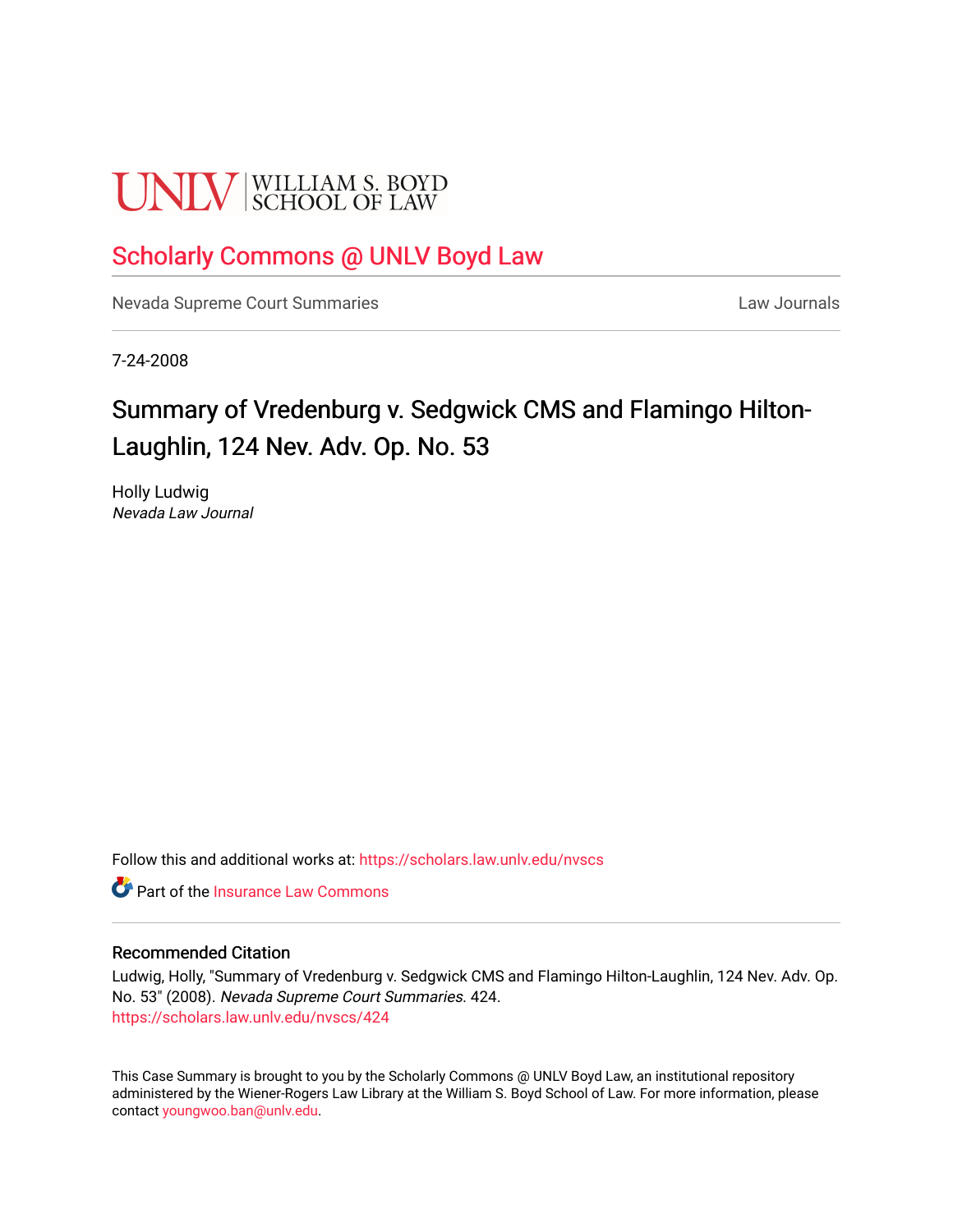## *Vredenburg v. Sedgwick CMS and Flamingo Hilton-Laughlin***, 124 Nev. Adv. Op. No. 53 (July 24, 2008)[1](#page-1-0)**

### **INSURANCE LAW - WORKER'S COMPENSATION**

#### **Summary**

 Vredenburg appeals a district court order denying her petition for judicial review of her workman's compensation matter.

#### **Disposition/Outcome**

 The district court's dismissal of Vredenburg's petition for judicial review is reversed and remanded with instructions. The court concludes the workers' compensation willful self-injury exclusion does not preclude a surviving family member from recovering workers' compensation and death benefits where the deceased's suicide is sufficiently causally linked to his industrial industry. Sufficient causation is established if the claimant shows (1) the deceased suffered an industrial injury, (2) the industrial injury caused a psychological condition severe enough to overcome the deceased's rational judgment, and (3) the psychological condition caused the deceased to commit suicide. The appeals officer in this case misapplied the test and her factbased conclusions were unsupported by substantial evidence.

#### **Factual and Procedural History**

 Danny Vredenburg injured his back when he slipped on a flight of stairs while working as a bartender for Flamingo Hilton-Laughlin. Danny experienced constant pain from this injury. He underwent fusion surgery, but it failed to relieve his pain. He also underwent extensive pain management therapy, which also failed to correct his condition. Danny was eventually diagnosed with "failed back syndrome" and prescribed strong pain medication, antidepressants, muscle relaxants, epidural injections, and, eventually, a surgically implanted morphine infusion pump in his spine. Nothing helped. Dr. Kim, one of Danny's pain management physicians, stated that Danny's chronic pain caused him to become "psychologically de-stabilized." Danny eventually committed suicide. Dr. Anderson opined that Danny committed suicide because of his unrelenting intractable pain.

 Based on Dr. Anderson's opinion, Sharon Vredenburg, Danny's surviving spouse, filed a workers' compensation claim for death benefits because Danny took his life because of the constant pain from his industrial injury. The Flamingo's insurance administrator denied the claim. The hearing officer affirmed the denial and Vredenburg appealed to an appeals officer. Although no test had been established to address this issue at the time of the appeal, Vredenburg argued that her claim was compensable under the chain-of-causation test followed by the Arizona Supreme Court.<sup>[2](#page-1-1)</sup> The appeals officer disagreed and affirmed the claim denial because (1) the chain-of-causation test was not binding in Nevada; (2) even if it was, Graver Tank was distinguishable because Danny's suicide was deliberate and not the product of insanity; and (3) Vredenburg did not conclusively establish that Danny was devoid of rationality and dominated

 $\overline{a}$ 

<span id="page-1-0"></span><sup>&</sup>lt;sup>1</sup> By Holly Ludwig.

<span id="page-1-1"></span> $^2$  Graver Tank & Mfg. Co. v. Industrial Commission, 399 P.2d 664, 668 (Ariz. 1965).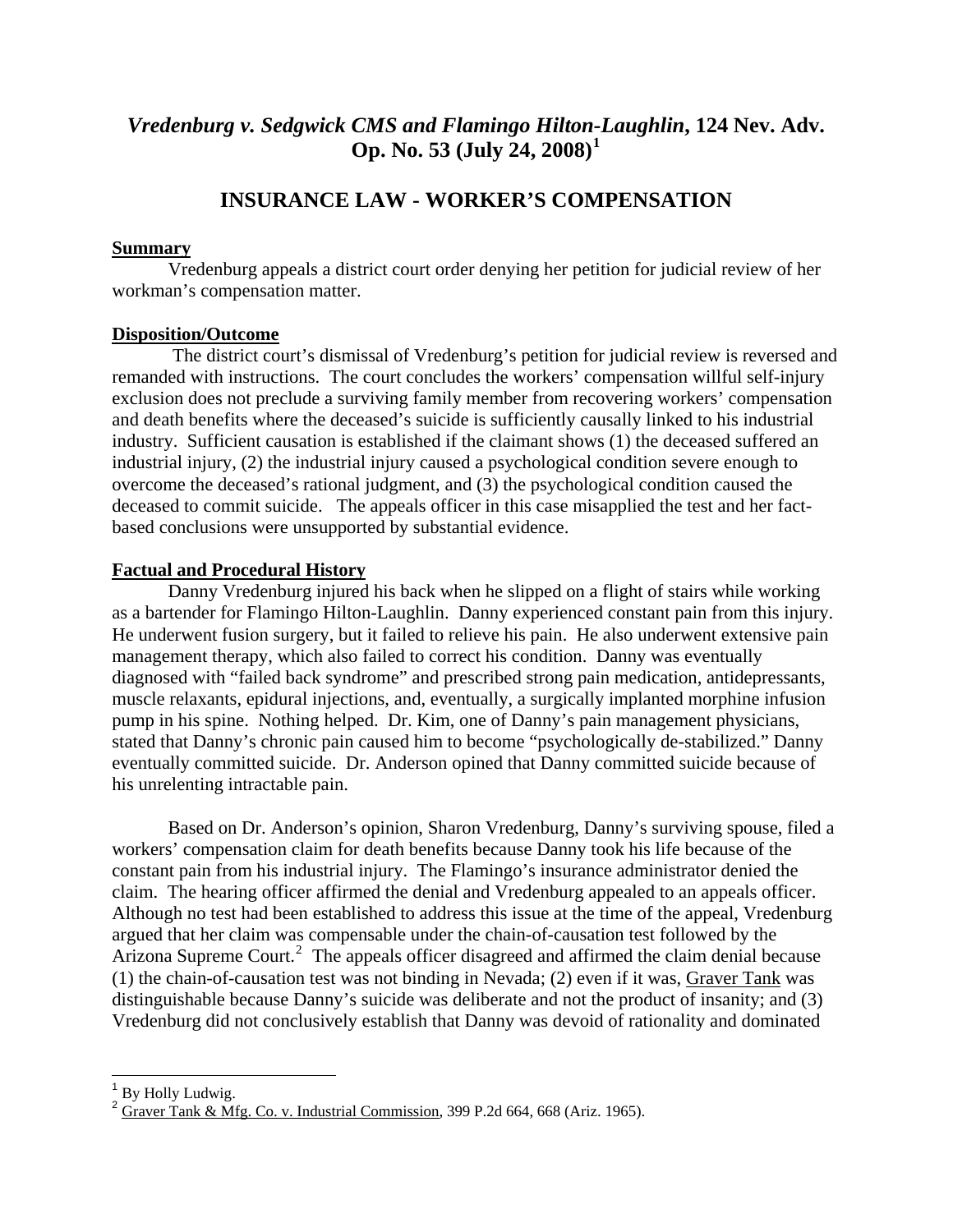by insanity directly caused by his industrial injury. Vredenburg's petition for judicial review in the district court was denied and this appeal followed.

#### **Discussion**

The appeals officer's factual and legal conclusions are reviewed for clear error or an abuse of discretion.<sup>[3](#page-2-0)</sup> Pure questions of law, like the question addressed in this case, are reviewed de novo. $4$ 

 N.R.S. 616C.230(1) states that an employee's death is not compensable under worker's compensation if it results from a "willful intention" to inflict self-injury. The court has never addressed under what circumstances suicides can be considered non-willful under N.R.S. 616C.230(1). The issue is whether the court should adopt the more restrictive minority approach for causation (voluntary willful choice test) or the majority test (chain-of-causation test).

 The voluntary willful choice test compensates for suicide only if it (1) was caused by an uncontrollable impulse or delirium of frenzy, and (2) occurred when the employee was irrational and unaware of the physical consequences of his actions.<sup>[5](#page-2-2)</sup> The court declines to adopt this approach because the first prong is underinclusive in that it only compensates suicides that are dramatic and occur within a short time after the injury and the second prong contained an overly restrictive criminal standard of insanity. Moreover, this test has only been adopted by a minority of states, many of which have modified it or abandoned it completely.

 Under the chain-of-causation test, the claimant must show a clear chain of causation between the industrial injury and the employee's suicide.  $6$  Specifically, the claimant must prove (1) the employee suffered an industrial injury, (2) the industrial injury caused a psychological condition severe enough to overcome the employee's rational judgment, and (3) the psychological condition caused the employee to commit suicide.<sup>[7](#page-2-4)</sup> The court adopts this approach because it largely eliminates the volition and knowledge problems under the voluntar y willful choice test, it is more closely aligned with the remedial purpose of the Nevada workers' compensation statutes,<sup>[8](#page-2-5)</sup> and it aligns with Nevada's doctrine of compensable consequences.<sup>[9](#page-2-6)</sup>

 The appeals officer's decision in this case is factually and legally erroneous. First, the officer applied the minority willful choice test by concluding that an adequate causal connection was not established because Danny deliberately decided to commit suicide. Whether an employee acts deliberately is irrelevant under the chain-of-causation test. Second, the officer

 $\overline{a}$ 

<sup>&</sup>lt;sup>3</sup> Manwill v. Clark County, 162 P.3d 876, 879 n.4 (Nev. 2007).

<span id="page-2-1"></span><span id="page-2-0"></span> $4 \frac{\text{Mannum } v}{\text{Id.}}$  at 879.

<span id="page-2-2"></span> $\frac{5}{2}$  Arthur Larson & Lex K. Larson, Larson's Workers' Compensation Law § 38.02[2], 38-5 (2007) [hereinafter Workers' Compensation Law]. These two prongs were distilled from Sponatski by later commentators and courts. See, e.g., Saunders v. Texas Employers' Ins. Ass'n, 526 S.W.2d 515, 517 (Tex. 1975) (citing this distillation with approval).

<span id="page-2-3"></span>Workers' Compensation Law § 38.02[1], at 38-5; Modern Worker's Compensation § 115:5, at 6 (1993).<br>See Modern Worker's Compensation § 115:5 at 6 (1993); see, e.g., Stalworth v. W.C.A.B. (County of Delaware),

<span id="page-2-5"></span><span id="page-2-4"></span><sup>815</sup> A.2d 23, 28 (Pa. Commw. Ct. 2002); Ahn v. Frito-Lay, Inc., 756 P.2d 40, 41 (Or. Ct. App. 1988). 8 See, e.g., Gallagher v. City of Las Vegas, 114 Nev. 595, 600, 959 P.2d 519, 521 (1998); In re Dube's Case, 872 N.E.2d 1171, 1176 (Mass. App. Ct. 2007); Globe Sec. Systems Co. v. W.C.A.B., 544 A.2d 953, 957 (Pa. 1988).

<span id="page-2-6"></span>See Roberts v. SIIS, 114 Nev. 364, 368-69, 956 P.2d 790, 792-93 (1998); Imperial Palace v. Dawson, 102 Nev. 88, 91, 715 P.2d 1318, 1320 (1986).